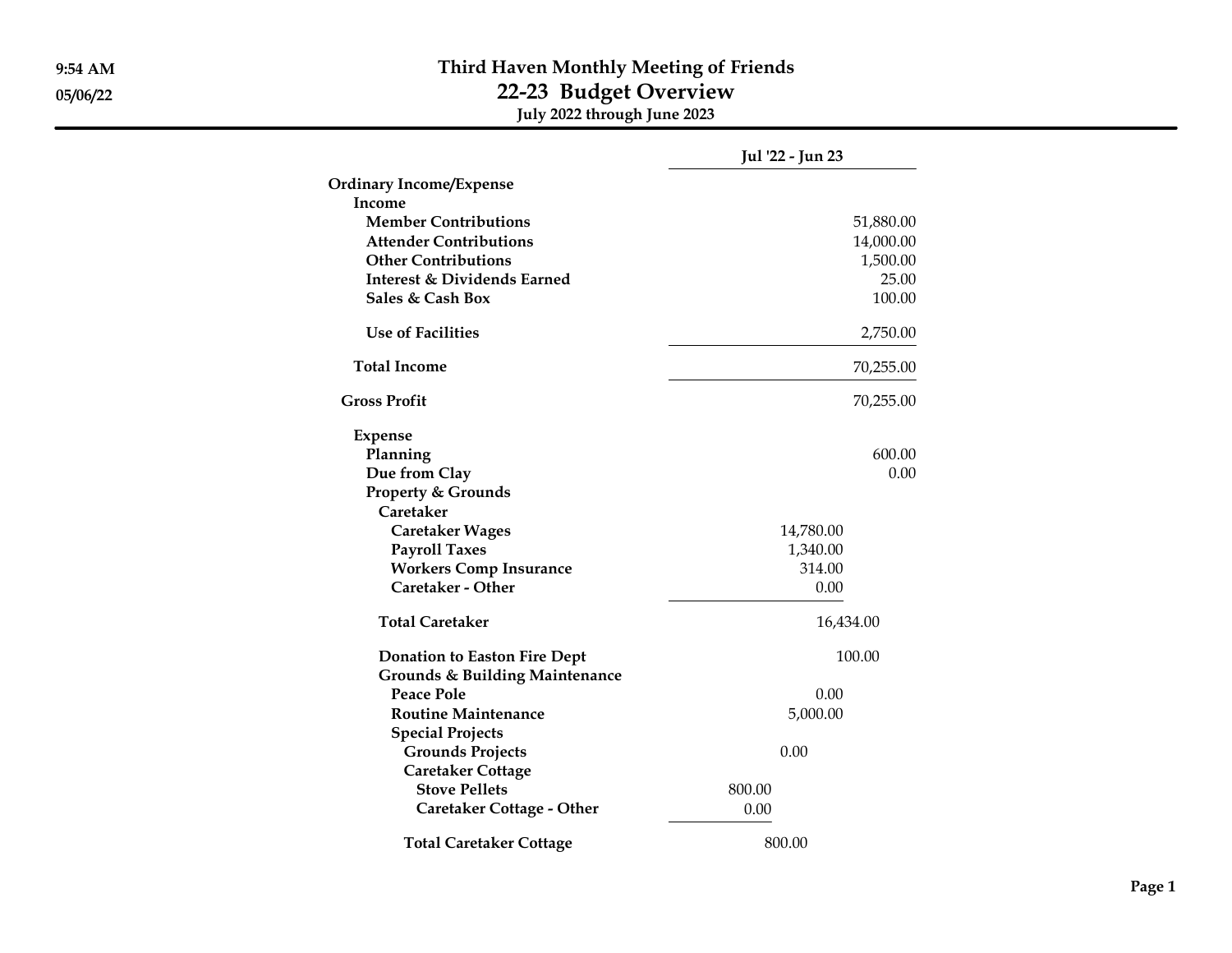## 9:54 AM Third Haven Monthly Meeting of Friends 05/06/22 22-23 Budget Overview July 2022 through June 2023

|                                                                | Jul '22 - Jun 23 |
|----------------------------------------------------------------|------------------|
| <b>Brick Meeting House</b><br><b>Special Projects - Other</b>  | 0.00<br>5,000.00 |
| <b>Total Special Projects</b>                                  | 5,800.00         |
| Total Grounds & Building Maintena                              | 10,800.00        |
| <b>Utilities</b>                                               |                  |
| <b>Internet Services</b>                                       | 0.00             |
| Gas                                                            | 0.00             |
| Electric                                                       | 0.00             |
| Telephone                                                      | 0.00             |
| <b>Trash Disposal</b>                                          | 0.00             |
| Water & Sewer                                                  | 0.00             |
| <b>Utilities - Other</b>                                       | 7,300.00         |
| <b>Total Utilities</b>                                         | 7,300.00         |
| <b>Property &amp; Grounds - Other</b>                          | 0.00             |
| <b>Total Property &amp; Grounds</b>                            | 34,634.00        |
| Philadelphia Yearly Meeting<br><b>Charitable Contributions</b> | 17,500.00        |
| <b>Easton Volunteer Fire Dept</b>                              | 100.00           |
| TACL                                                           | 0.00             |
| <b>Charitable Contributions - Other</b>                        | 3,000.00         |
| <b>Total Charitable Contributions</b>                          | 3,100.00         |
| Communications                                                 | 1,900.00         |
| <b>Conferences &amp; Seminars</b>                              | 250.00           |
| Contingency                                                    | 500.00           |
| <b>First Day School</b>                                        | 3,000.00         |
| <b>General Administration</b>                                  | 600.00           |
| Hospitality                                                    | 750.00           |
| Library                                                        | 150.00           |
| Outreach                                                       | 750.00           |